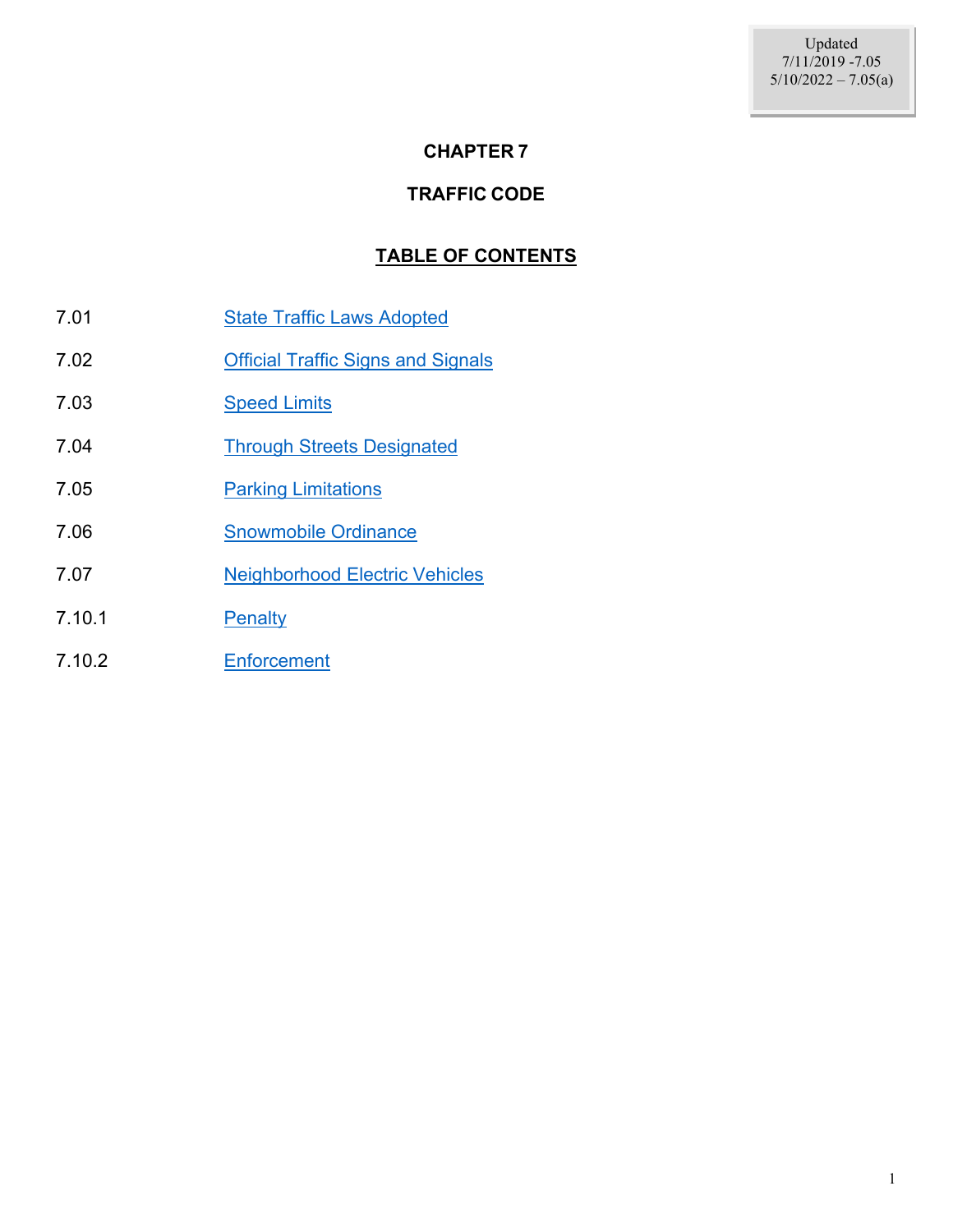<span id="page-1-0"></span>**7.01 STATE TRAFFIC LAWS ADOPTED.** Except as otherwise specifically provided in this chapter, the statutory provision in **Chas. 340 to 348, Wis. Stats**., describing and defining regulations with respect to vehicles and traffic, and Chas**. 350, Wis. Stats.,** with respect to snowmobiles, inclusive of any provisions therein relating to penalties to be imposed and exclusive of any regulations for which the statutory penalty is a fine or term of imprisonment, are adopted and by reference made a part of this chapter as if fully set forth herein. Any act required to be performed or prohibited by any statute incorporated herein by reference is required or prohibited by this chapter. Any future amendments, revisions or modifications of the statutes incorporated herein are intended to be made part of this chapter in order to secure uniform statewide regulation of traffic on the highways, streets and alleys of the State.

# **7.02 OFFICIAL TRAFFIC SIGNS AND SIGNALS.**

- <span id="page-1-1"></span>A. **WHO MAY ERECT.** The Village Board by its agent is hereby authorized and directed to procure, erect and maintain appropriate standard traffic signs, signals and markings conforming to the rules of the State Traffic Control Devices Manual giving such notice of the provisions of this chapter as required by State law. Signs shall be erected in such locations and manner as the Village Board shall determine will best affect the purposes of this chapter and give adequate warning to users of the street or highway.
- B. Due to the seasonal nature of the Village and the enormous increase of traffic in tourist season, the Village may act upon **Wisc. Stat. 349.07(6) (b)** in erecting temporary signs at crosswalks on Highway 42 for limited periods of time for the safety of pedestrians; such signs shall not physically obstruct traffic. **(***6/11/01)*
- C. **REMOVAL OF UNOFFICIAL SIGNS AND SIGNALS.** The Village Board shall have the authority granted by **349.09, Wis. Stats**., and is hereby directed to order the removal of a sign, signal, marking or device placed, maintained or displayed in violation of this chapter or **346.40, Wis. Stats**. Any charge imposed on premises for removal of such an illegal sign, signal or device shall be reported to the Village Board at its next regular meeting for review and certification.

**7.03 SPEED LIMITS.** No motor vehicle shall travel in excess of 25 mph on any Village Street except as otherwise posted.

## **7.04 THROUGH STREETS DESIGNATED.**

<span id="page-1-3"></span><span id="page-1-2"></span>The following streets are hereby designated as through streets:

WATER STREET (Highway 42)

CHURCH STREET (Highway Q)

Through traffic by vehicles not operating completely on pneumatic tires and all vehicles or combinations of vehicles, other than motor busses, designated or used for transporting property of any nature and having a gross weight of more than 10,000 pounds prohibited on those posted Village-owned roads within Village limits as deemed appropriate by the Village Board.

## **7.05 PARKING LIMITATIONS**

- <span id="page-1-4"></span>A. No Parking along the indicated side of the following streets during the months of June, July, August, and September (*removed 5/10/2022*):
	- 1. Church Street south side.
	- 2. Cedar Street south side.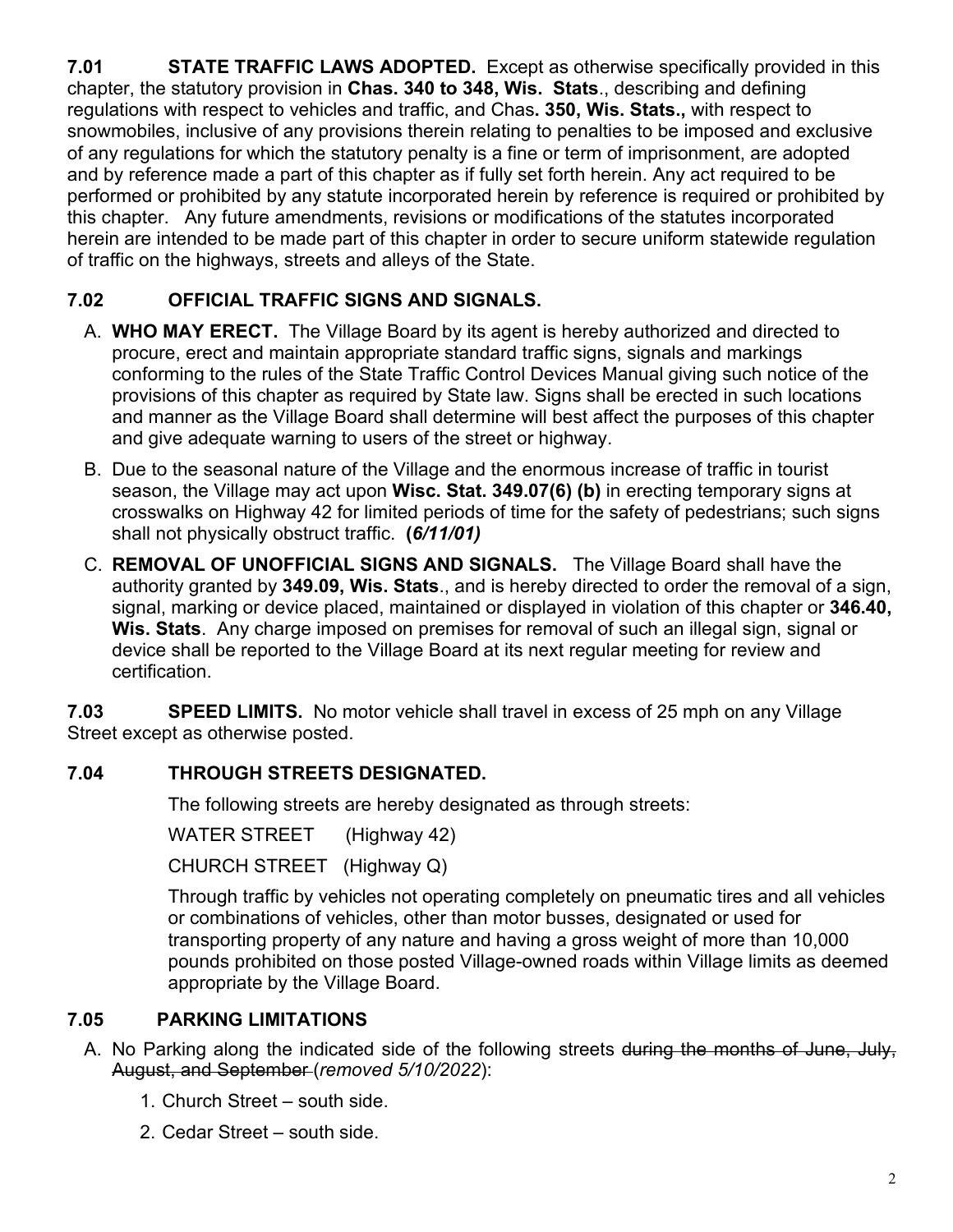- 3. Spruce Lane south side.
- 4. Anderson Lane south side.
- 5. Moravia Street west side, unless otherwise indicated by signage
- B. No Parking along the indicated side of the following streets year around.
	- 1. Hwy 42-east side within 25'of a driveway from Spruce Street to Anderson Lane.
- C. No overnight parking. When signs are erected and public notice given thereof, no person shall park a vehicle for a period of time longer than 30 minutes between the hours of 2:00 a.m. and 6:00 a.m. of any day, unless permission is granted by Village Board or its designee. Signs prohibiting overnight parking shall be erected and maintained at the following locations:
	- 1. Parking area behind the Fire Station on Norway.
- D. Boat trailer parking. Boat trailer parking, with or without a vehicle, is allowed unless otherwise addressed by the Village Board;
- E. Oversized vehicle parking. Large vehicles are encouraged to park where they have the least amount of visual effect on ingress or egress from parking areas.
- F. Declaration of an emergency.
	- 1. The Village President, during periods of emergency and immediately thereafter, may declare a state of public emergency and the duration thereof. Emergency thoroughfares shall be designated by public proclamation by means of radio, placards, or other means of communication.
	- 2. No person shall park or abandon any vehicle, nor load or unload any merchandise or freight from any street designated as an emergency thoroughfare.
	- 3. During periods of heavy snowfall in which the accumulation of snow has narrowed the streets or impeded normal traffic flow, the Village President may declare a snow emergency and may impose emergency parking restrictions while the snow emergency is in effect.
	- 4. Any vehicle in violation of this subsection may be towed at the owner's expense.
- G. Exceptions. Emergency personnel responding to an emergency are exempt from the parking restrictions of this subsection.
- H. Enforcement: Any Village elected official, as well as any State or County law enforcement officers, may issue parking citations. Cash deposit may be made in the amount of \$25. (*added May 10th, 2010)*

<span id="page-2-0"></span>**7.06 Snowmobile Ordinance--Intent**. The intent of this ordinance is to provide a means for persons to travel on public roadways from a residence or lodging establishment within the limits of the Village of Ephraim, Door County, Wisconsin, for the shortest distance that is necessary for a person to operate a snowmobile to the snowmobile route or trail that is closest to that residence or lodging establishment.

- A. **Statutory Authority**. This ordinance is adopted as authorized under **s. 350.18(3) (a).**
- B. **Designated Roadways and/or Highways**. No person shall operate a snowmobile on a roadway or shoulder of a highway not designated as a snowmobile route, other than the following listed roadways or shoulders: Highway 42, County Highway Q, Moravia Street, and Townline Drive.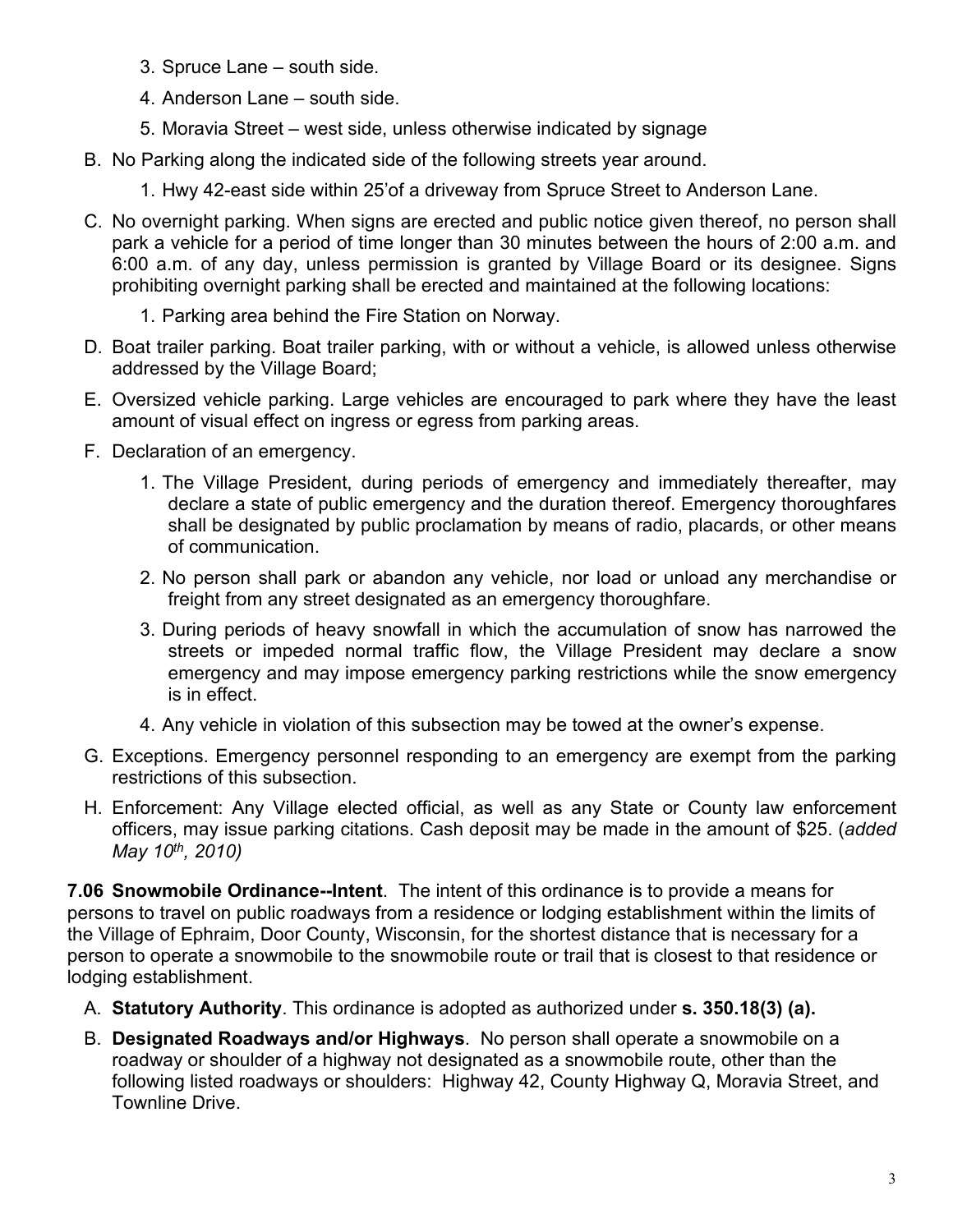- C. **Conditions**. This ordinance designates the roadways and/or shoulders of specific roads for snowmobile travel by persons residing in or staying at a lodging establishment within the limits of the Village of Ephraim, Door County, Wisconsin, to travel for the shortest distance that is necessary to reach the snowmobile trail or route that is closest to that residence or lodging establishment subject to the following conditions: Under no circumstances will persons travel across private property without permission of the landowner.
- D. **Speed**. A snowmobile operated on a portion of the roadway or shoulder of a highway pursuant to this ordinance shall observe a roadway speed limit of no more than 20 m.p.h.
- E. **Enforcement**. This ordinance shall be enforced by any law enforcement officer of Door County, Wisconsin.
- F. **Penalties**. Wisconsin state snowmobile penalties as found in **350.11(1) (a) Wisc. Stats**. are adopted by reference.
- G. **Severability**. The provisions of this ordinance shall be deemed severable and it is expressly declared that the Village Board would have passed the other provisions of this ordinance irrespective of whether or not one or more provisions may be declared invalid. If any provision of this ordinance or the application to any person or circumstances is held invalid, the remainder of the ordinance and the application of such provisions to other persons or circumstances shall not be affected.
- H. **Effective date**. The ordinance is effective the day after passage and posting, November 11, 1997.

## <span id="page-3-0"></span>**7.07 NEIGHBORHOOD ELECTRIC VEHICLES**

- A. Purpose. The purpose of this Section is to allow and regulate the use of Neighborhood Electric Vehicles within the municipal limits of the Village of Ephraim as authorized by 2005 Wisconsin Act 329.
- B. Definitions.

The following terms or phrases, when capitalized herein shall have the following meaning:

**Neighborhood Electric Vehicles (NEV).** A motor vehicle that is propelled by electric power and that conforms to the definition and requirements for low-speed vehicles as adopted in the federal motor vehicle safety standards 49 CFR 571.3 (b) and 49 CFR 571.500. It must have a certification label stating that the vehicle meets low-speed vehicle standards.

- C. Operation of NEV.
	- 1. A person may operate an NEV on any roadway within the municipal boundaries of the Village of Ephraim that has a posted speed limit of 35 miles per hour or less, subject to the following restrictions:
		- a. The NEV must be titled and registered through the Department of transportation (WisDOT), Division of Motor Vehicles (DMV).
		- b. The NEV must be operated by a licensed Driver, and
		- c. The NEV must be operated only on local roads specifically approved for NEV operation.
		- d. The person operating the NEV must obey all state and local traffic regulations not inconsistent with this ordinance.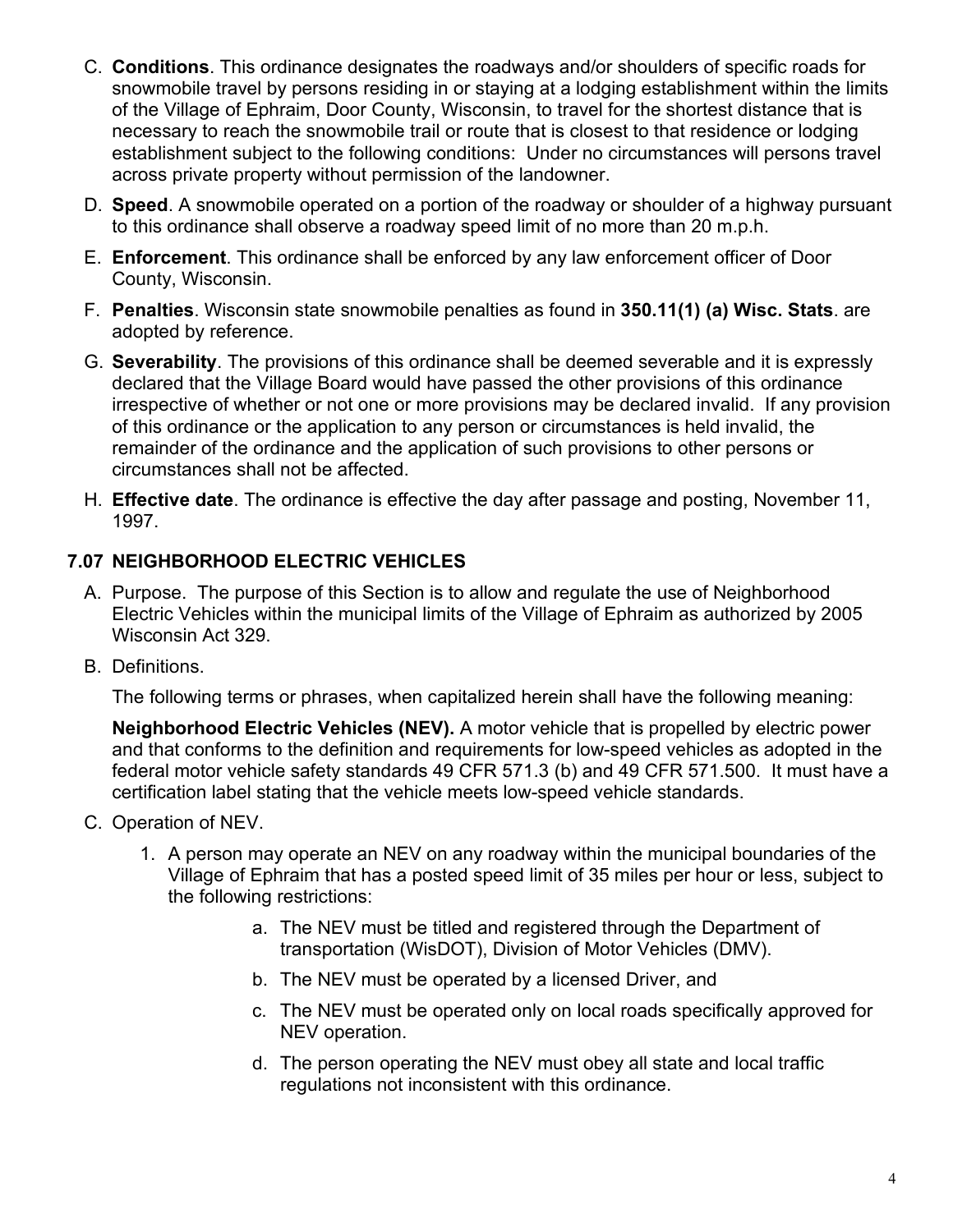- D. Enforcement and Penalty
	- 1. Enforcement of this ordinance regulating the use of neighborhood electric vehicles with the Village shall be pursuant to section 7.11 of the Village of Ephraim code of Ordinances. If not otherwise provided, the penalty for unauthorized use of a neighborhood electric vehicle within the Village of Ephraim shall be \$50.00 per occurrence. (*Added May 10th, 2010)*

<span id="page-4-0"></span>**7.10.1 PENALTY.** The penalty for violation of any provision of this chapter shall be a forfeiture as hereafter provided together with costs under **345.27, Wis. Stats**., and a penalty assessment where applicable, as required under **165.87(2), Wis. Stats**.

- A. **STATE FORFEITURE STATUTES.** Any forfeiture for violation of **7.01** shall conform to the forfeiture permitted to be imposed for violation of the statutes adopted by reference, including any variations or increases for subsequent offenses.
- B. **LOCAL REGULATIONS.** Except as otherwise provided in this chapter, the penalty for violation of **7.02 through 7.05** of this chapter shall be as provided in **25.04 of this Municipal Code.**

## **7.11.2 ENFORCEMENT.**

- <span id="page-4-1"></span>A. **ENFORCEMENT PROCEDURE.** This chapter shall be enforced according to **66.12, 345.20 to 345.53** and **Ch. 799, Wis. Stats.**
- B. **DEPOSIT.** 
	- 1. Any person arrested for a violation of this chapter may make a deposit of money, as directed by the arresting officer, at the Village Hall or at the office of the Clerk of Court, or by mailing the deposit to such places. The arresting officer or the person receiving the deposit shall comply with **343.27, Wis. Stats.** or, if the deposit is mailed, the signed statement required under **343.27** shall be mailed with the deposit. The arresting officer or the person receiving the deposit shall notify the arrested person, orally or in writing, that:
		- a. If he fails to appear in court at the time fixed in the citation, he will be deemed to have tendered a plea of no contest and submitted to a forfeiture plus costs not to exceed the amount of the deposit; or
		- b. If he fails to appear in court at the time fixed in the citation, and if the court does not accept the deposit as a forfeiture, he will be summoned into court to answer the complaint.
	- 2. The amount of the deposit shall be determined in accordance with the deposit schedule established by the Wisconsin Judicial Conference and shall include the penalty assessment under **165.87, Wis. Stats**. and costs. If a deposit schedule has not been established, the arresting officer shall require the alleged offender to deposit the forfeiture established by the Village Board, which shall include the penalty assessment established under **465.87, Wis. Stats**. Deposits for nonmoving violations shall not include the penalty assessment.
	- 3. The arresting officer or the person receiving the deposit shall issue the arrested person a receipt therefore as required by **345.26 (3) (b), Wis. Stats.**
- E. **STIPULATION OF NO CONTEST.** Except as otherwise provided by statute, any person charged with a violation of this chapter may make a stipulation of no contest pursuant to **345.27, Wis. Stats.** which shall be received at the Village Hall or the office of the Clerk of